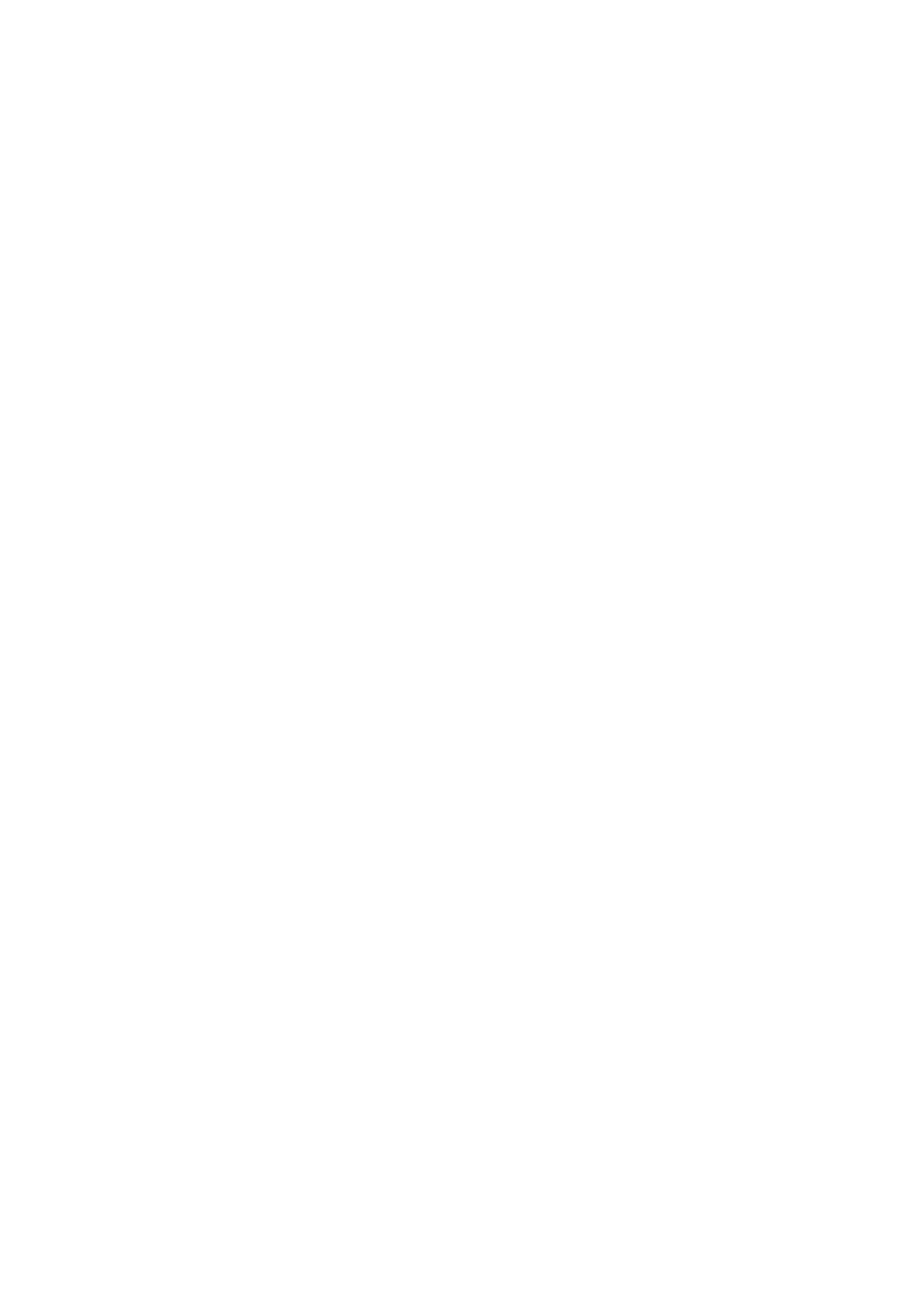### **Officers and Professional Advisers**

| <b>Management committee</b> | Mr Brendan Joesph Meehan - Chairman<br>Mr Michael James Thornton - Member<br>Mrs Sharon Elizabeth Reid - Member<br>Mr Philip Robinson - Member<br>Mr Andrew Curtis - Member |
|-----------------------------|-----------------------------------------------------------------------------------------------------------------------------------------------------------------------------|
| <b>Chairman</b>             | Mr Brendan Joseph Meehan                                                                                                                                                    |
| <b>Secretary</b>            | Mr Michael James Coates Thornton                                                                                                                                            |
| <b>Registered office</b>    | 14 Grove Road<br>Sheffield<br>South Yorkshire<br>S7 2GZ                                                                                                                     |
| <b>Treasurer</b>            | Mr Michael James Coates Thornton                                                                                                                                            |
| <b>Accountants</b>          | Allen, West and Foster<br><b>Chartered Accountants</b><br>Omega Court<br>364-366 Cemetery Road<br>Sheffield<br><b>S11 8FT</b>                                               |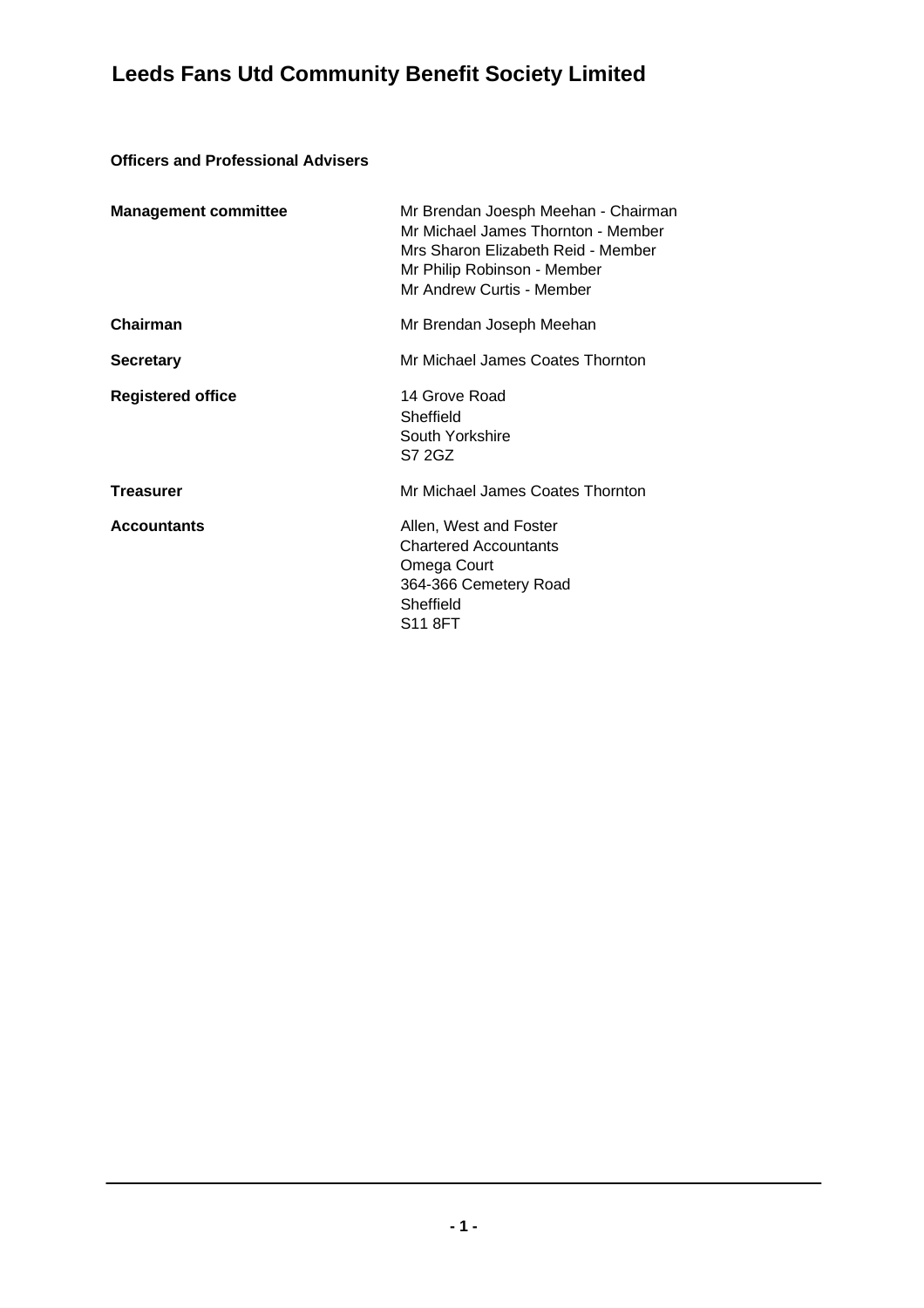### **Management Committee Report**

### **Year ended 30 June 2021**

The members present their report and the unaudited financial statements of the society for the year ended 30 June 2021.

### **Principal activities**

The principal activity is that of promoting fan ownership of Leeds United Football Club. The society exists to facilitate ownership of the club and accordingly is run on a not for profit basis. In accordance with the offer documents, capital is drawn against the community shares only to the extent that funds are required to meet the running costs of the society and up to an absolute cap of 10% of members capital. When agreement is made with the club to purchase shares, all of the monies may be drawn down as set out in the offer document.

### **Members**

The members who served the society during the year were as follows:

Mr Brendan Joesph Meehan Mr Michael James Thornton Mrs Sharon Elizabeth Reid Mr Philip Robinson Mr Andrew Curtis

### **Management committee statement of responsibilities**

The committee of management are responsible for preparing the Annual Report and the financial statements in accordance with applicable law and regulations.

The committee of management are required to prepare financial statements for each financial year in accordance with United Kingdom Generally Accepted Accounting Practice (United Kingdom Accounting Standards and applicable law). The financial statements are required by law to give a true and fair view of the state of affairs of the society and of its excess of income over expenditure for that period. In preparing these financial statements, the committee of management are required to:

- select suitable accounting policies and then apply them consistently;
- make judgments and accounting estimates that are reasonable and prudent; and
- prepare the financial statements on the going concern basis unless it is inappropriate to presume that the society will continue in business.

The committee of management are responsible for maintaining satisfactory systems of internal control and keeping proper accounting records that disclose with reasonable accuracy at any time the financial position of the society and enable them to ensure that the financial statements comply with the Cooperative and Community Benefit Societies Act 2014. They are also responsible for safeguarding the assets of the society and hence for taking reasonable steps for the prevention and detection of fraud and other irregularities.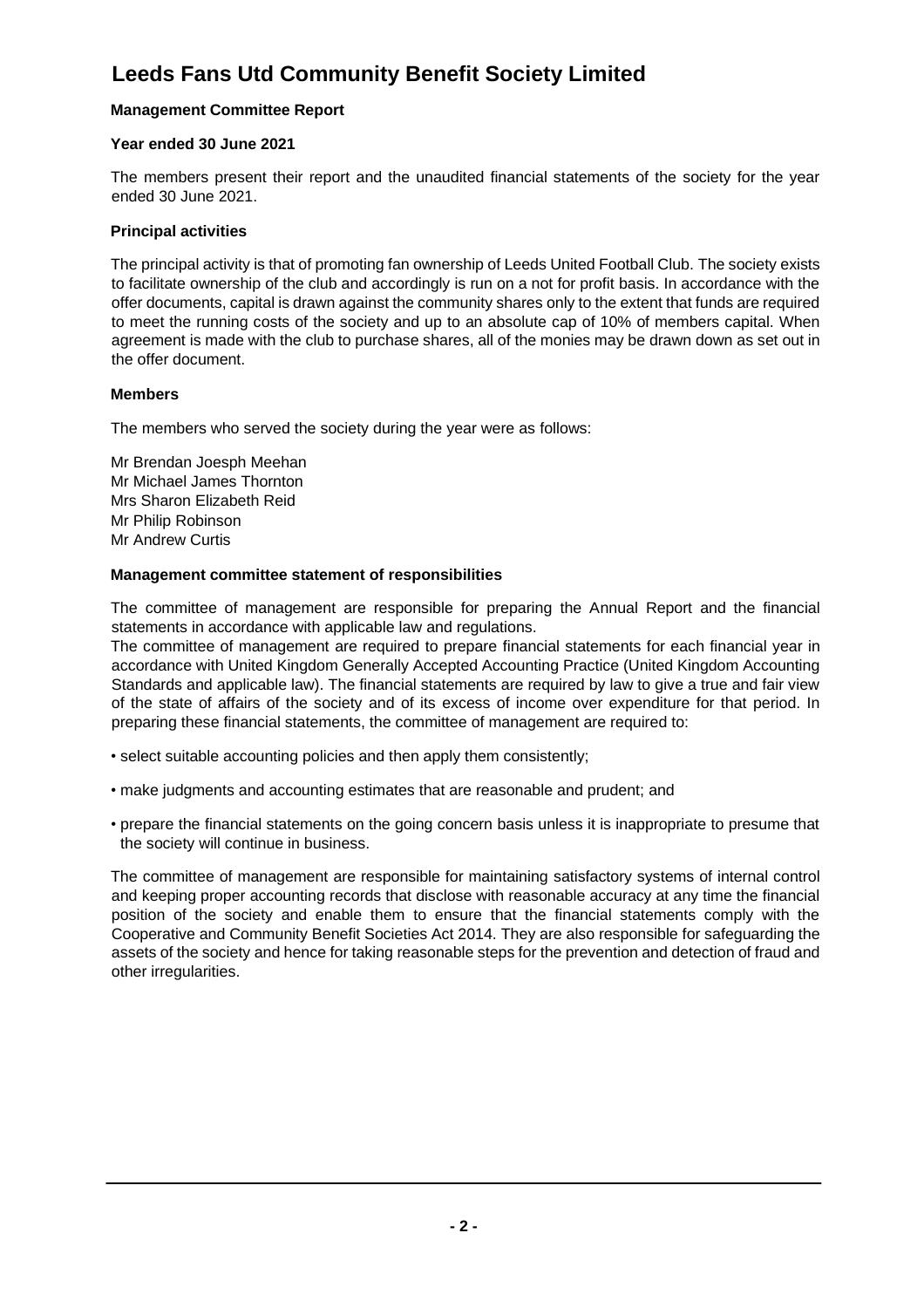### **Management Committee Report** *(continued)* **Year ended 30 June 2021**

This report was approved by the Management Committee on 28 January 2022 and signed on behalf of the board by:

Sharon Reid

Mrs S Reid CEO

Registered office: 14 Grove Road Sheffield South Yorkshire S7 2GZ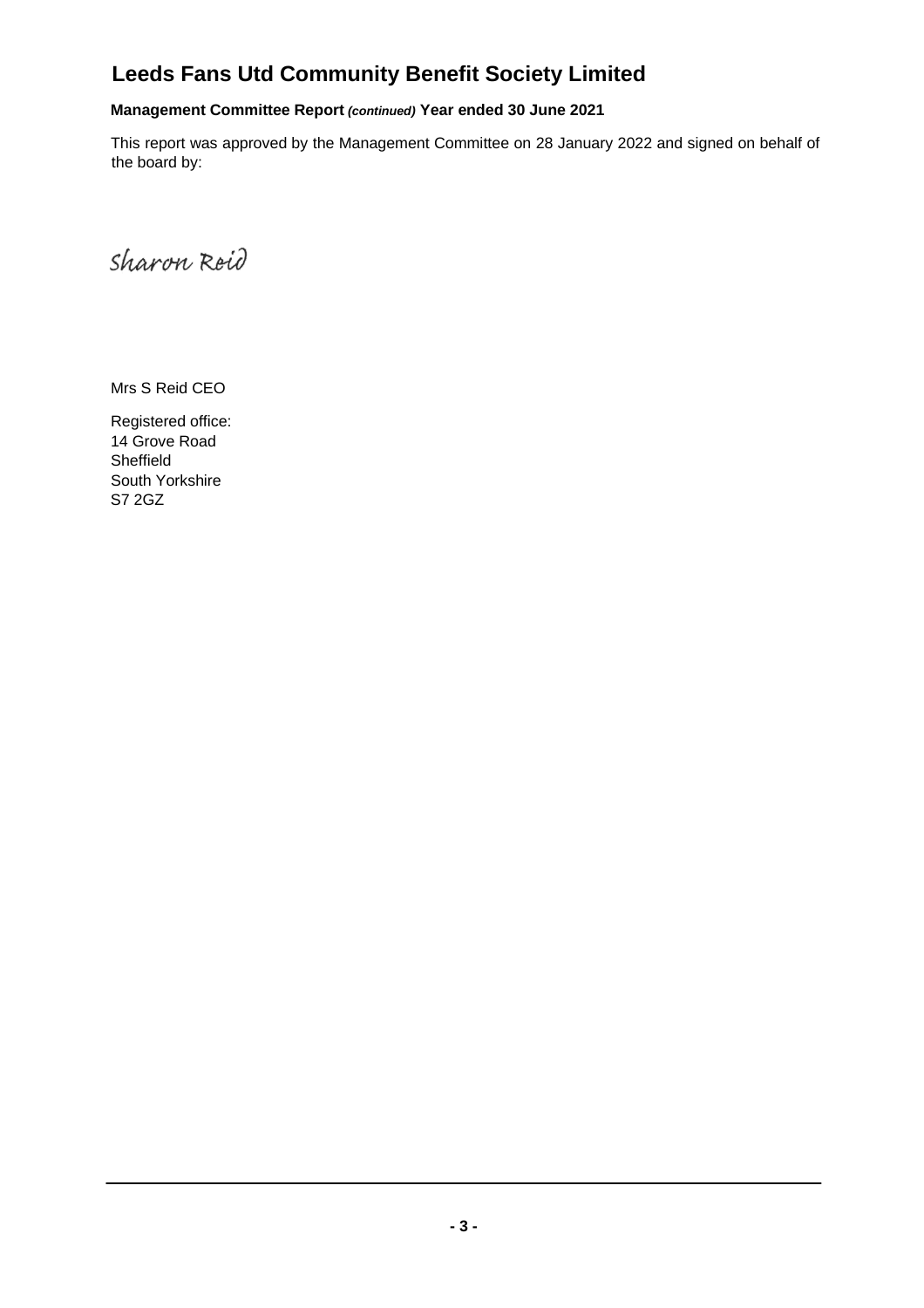### **Chartered Accountants Report to the Management Committee on the Preparation of the Unaudited Statutory Financial Statements of Leeds Fans Utd Community Benefit Society Limited Year ended 30 June 2021**

In order to assist you to fulfil your duties under the Co-operative and Community Benefit Societies Act 2014, we have prepared for your approval the financial statements of Leeds Fans Utd Community Benefit Society Limited for the year ended 30 June 2021, which comprise the statement of comprehensive income, statement of financial position, statement of changes in equity and the related notes from the society's accounting records and from information and explanations you have given us.

As a practising member firm of the Institute of Chartered Accountants in England and Wales (ICAEW), we are subject to its ethical and other professional requirements which are detailed at www.icaew.com/en/membership/regulations-standards-and-guidance.

This report is made solely to the Management Committee of Leeds Fans Utd Community Benefit Society Limited, as a body, in accordance with the terms of our engagement letter dated 5 December 2017. Our work has been undertaken solely to prepare for your approval the financial statements of Leeds Fans Utd Community Benefit Society Limited and state those matters that we have agreed to state to you, as a body, in this report in accordance with ICAEW Technical Release 07/16 AAF as detailed at www.icaew.com/compilation. To the fullest extent permitted by law, we do not accept or assume responsibility to anyone other than Leeds Fans Utd Community Benefit Society Limited and its Management Committee, as a body, for our work or for this report.

It is your duty to ensure that the society has kept adequate accounting records and to prepare statutory financial statements that give a true and fair view. You consider that the society is exempt from the statutory audit requirement for the year.

We have not been instructed to carry out an audit or a review of the financial statements of Leeds Fans Utd Community Benefit Society Limited. For this reason, we have not verified the accuracy or completeness of the accounting records or information and explanations you have given to us and we do not, therefore, express any opinion on the statutory financial statements.

ALLEN, WEST AND FOSTER Chartered Accountants

Omega Court 364-366 Cemetery Road Sheffield S11 8FT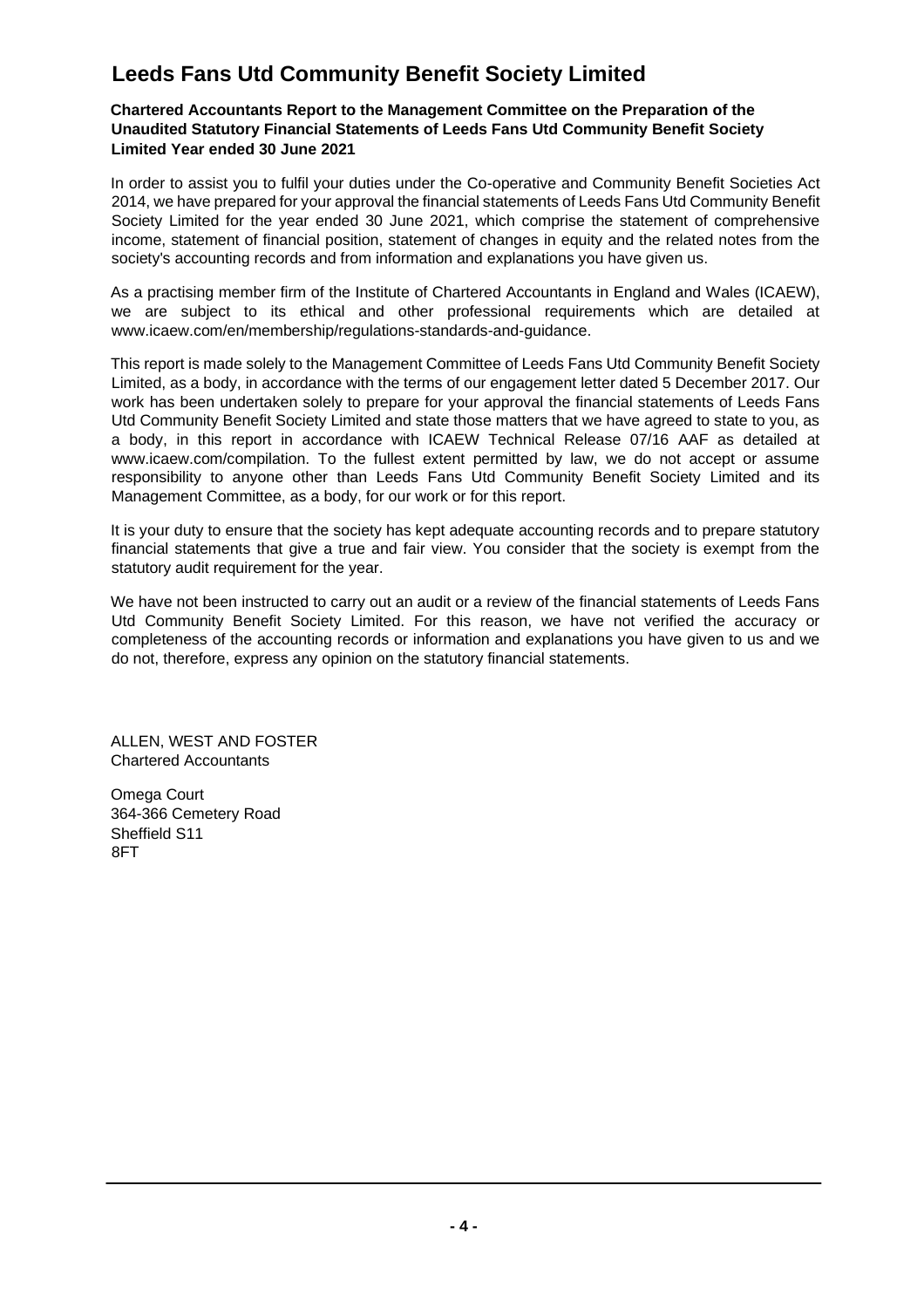#### **Statement of Comprehensive Income Year ended 30 June 2021**

|                                                            |             | 2021  | 2020    |
|------------------------------------------------------------|-------------|-------|---------|
|                                                            | <b>Note</b> | £     | £       |
| Administrative expenses                                    |             | 201   | 1,827   |
| <b>Operating loss</b>                                      |             | (201) | (1,827) |
| Loss before taxation<br>Tax on loss                        |             | (201) | (1,827) |
| Loss for the financial year and total comprehensive income |             | (201) | (1,827) |

The society has no other recognised items of income and expenses other than the results for the year as set out above.

**The notes on pages 9 to 10 form part of these financial statements.**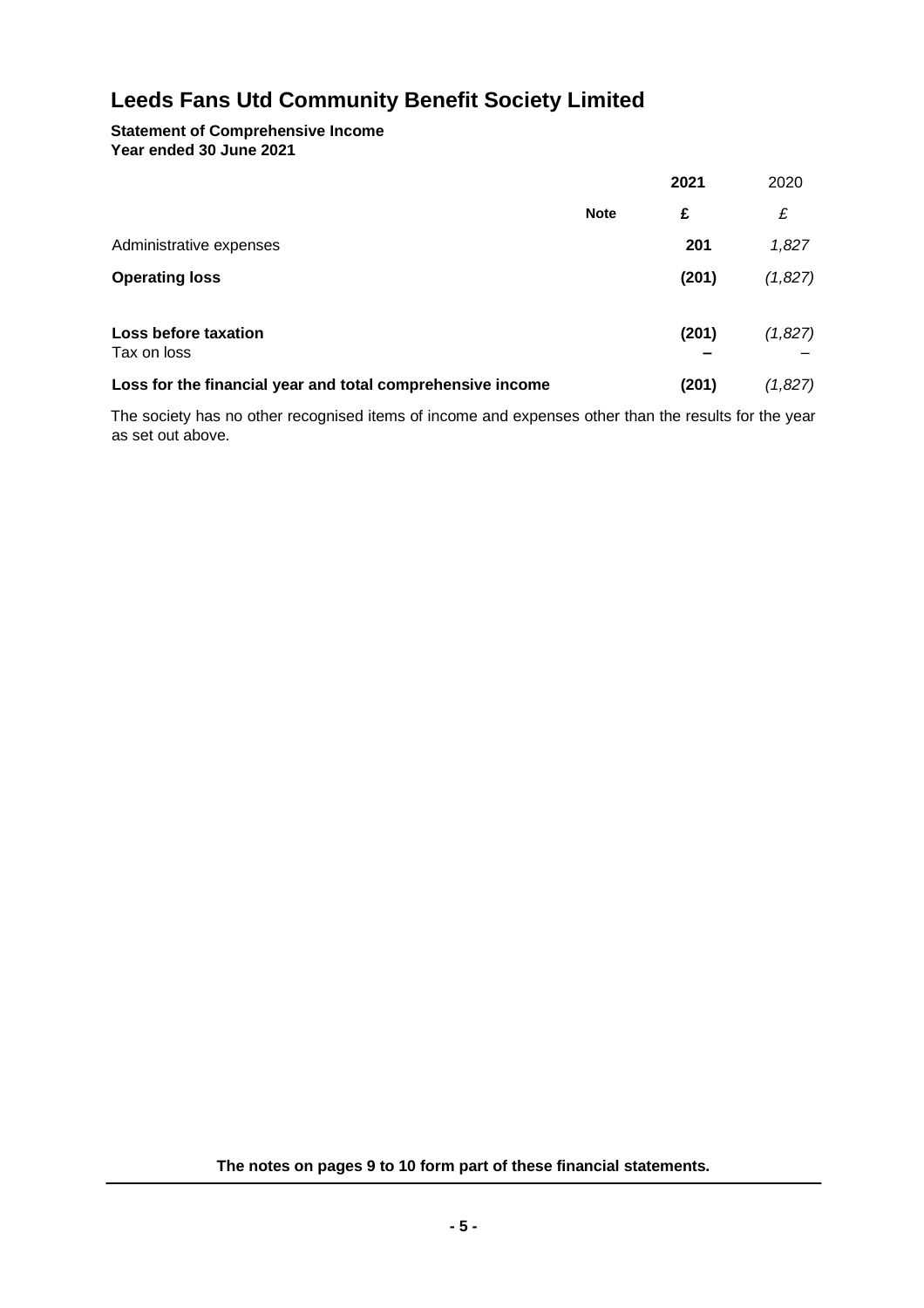**Statement of Financial Position 30 June 2021** 

|                                                   | 2021        |       |           | 2020      |
|---------------------------------------------------|-------------|-------|-----------|-----------|
|                                                   | <b>Note</b> | £     | £         | £         |
| <b>Current assets</b><br>Cash at bank and in hand |             | 3,321 |           | 3,521     |
| Creditors: amounts falling due within one year    | 4           | 4,345 |           | 4,344     |
| <b>Net current liabilities</b>                    |             |       | 1,024     | 823       |
| <b>Total assets less current liabilities</b>      |             |       | (1,024)   | (823)     |
| <b>Net liabilities</b>                            |             |       | (1,024)   | (823)     |
| <b>Capital and reserves</b>                       |             |       |           |           |
| Called up share capital                           | 5           |       | 35,862    | 35,862    |
| Profit and loss account                           |             |       | (36, 886) | (36, 685) |
| <b>Members deficit</b>                            |             |       | (1,024)   | (823)     |

The society is satisfied that it is entitled to exemption from the requirement to obtain an audit under section 84 of the Co-operative and Community Benefit Societies Act 2014.

The members have not required the society to obtain an audit of its financial statements for the year in question in accordance with the Act.

The members acknowledge their responsibilities for:

- ensuring that the society keeps proper accounting records which comply with section 75 of the Cooperative and Community Benefit Societies Act 2014 (the Act);
- establishing and maintaining a satisfactory system of its books of accounts, its cash holdings and all its receipts and remittances in order to comply with section 75 of the Act; and
- preparing financial statements which give a true and fair view of the state of affairs of the society as at the end of the financial year and of its income and expenditure for the year in accordance with the requirements of section 80, and which otherwise comply with the requirements of the Act relating to financial statements, so far as applicable to the society.

These financial statements have been prepared in accordance with Section 1A of FRS 102, 'The Financial Reporting Standard applicable in the UK and Republic of Ireland'.The statement of financial position continues on the following page.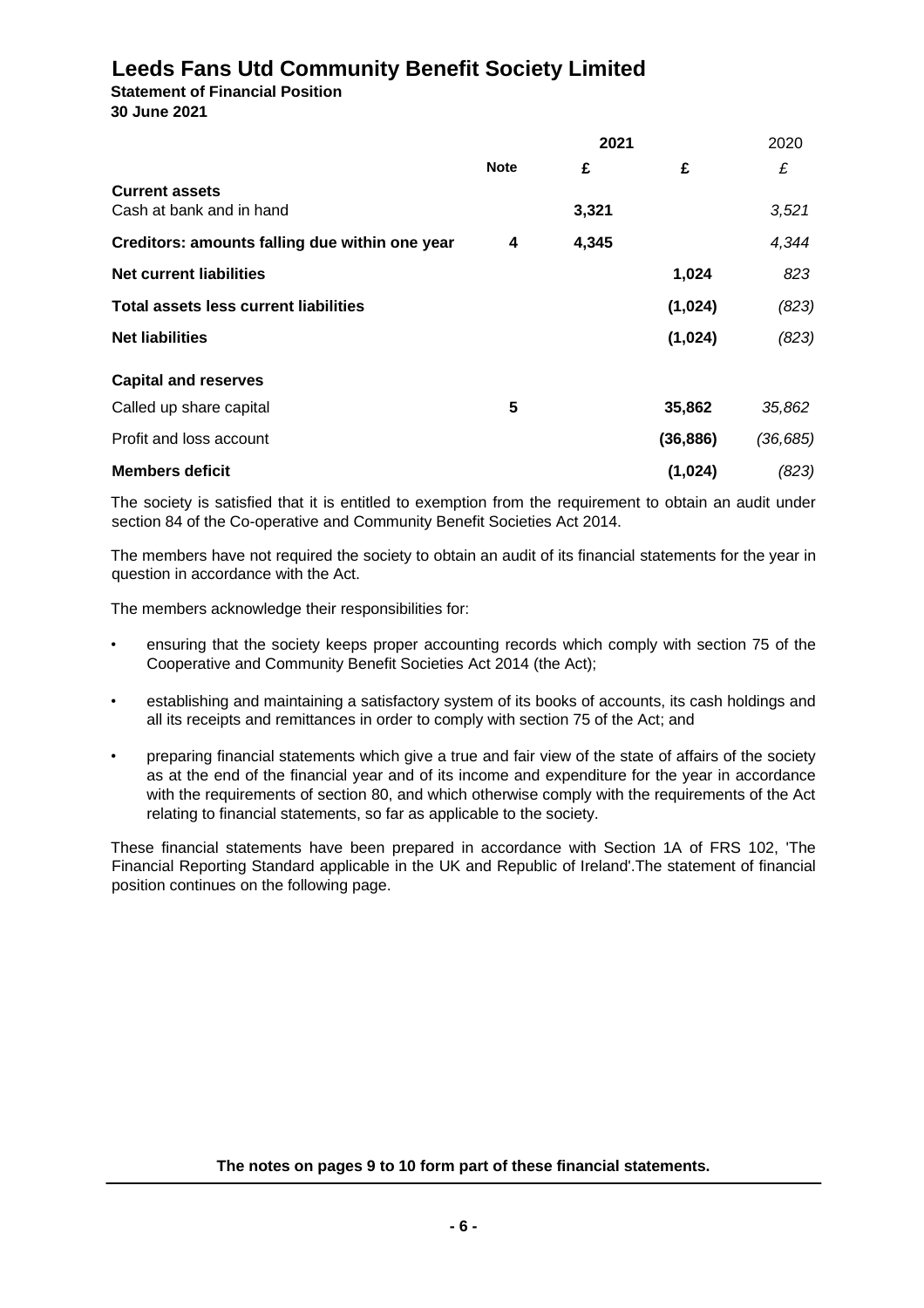### **Statement of Financial Position** *(continued)* **30 June 2021**

These financial statements were approved by the Management Committee and authorised for issue on 28 January 2022, and are signed on their behalf by:

Sharon Reid

Mrs S Reid Mr M Thornton Mr M Thornton Mr A Curtis CEO Secretary Secretary Member

A. Curtis

Registration number: RS007097

**The notes on pages 9 to 10 form part of these financial statements.**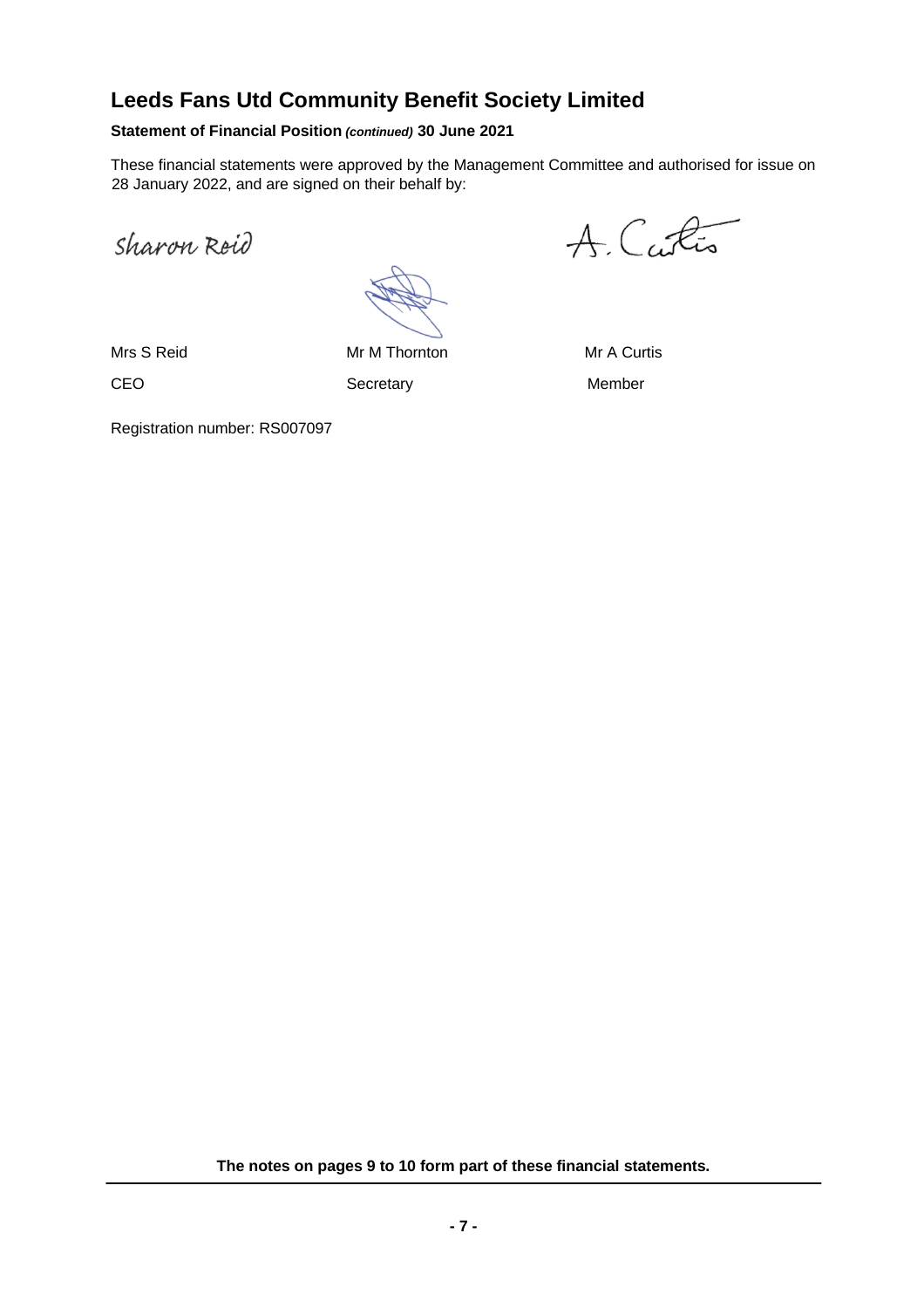**Statement of Changes in Equity**

**Year ended 30 June 2021** 

| TCAT CHUCU YU VUHC ZVZ I                                     | Called up                  | Profit and |                   |
|--------------------------------------------------------------|----------------------------|------------|-------------------|
|                                                              | share capital loss account |            | <b>Total</b>      |
|                                                              | £                          | £          | £                 |
| At 1 July 2019                                               | 36,672                     | (34, 858)  | 1,814             |
| Loss for the year                                            |                            | (1,827)    | (1,827)           |
| Total comprehensive income for the year                      |                            | (1,827)    | (1,827)           |
| <b>Issue of shares</b><br>Cancellation of subscribed capital | 3,310<br>(4, 120)          |            | 3,310<br>(4, 120) |
| Total investments by and distributions to owners             | (810)                      |            | (810)             |
| At 30 June 2020                                              | 35,862                     | (36, 685)  | (823)             |
| Loss for the year                                            |                            | (201)      | (201)             |
| Total comprehensive income for the year                      |                            | (201)      | (201)             |
| At 30 June 2021                                              | 35,862                     | (36, 886)  | (1,024)           |

**The notes on pages 9 to 10 form part of these financial statements.**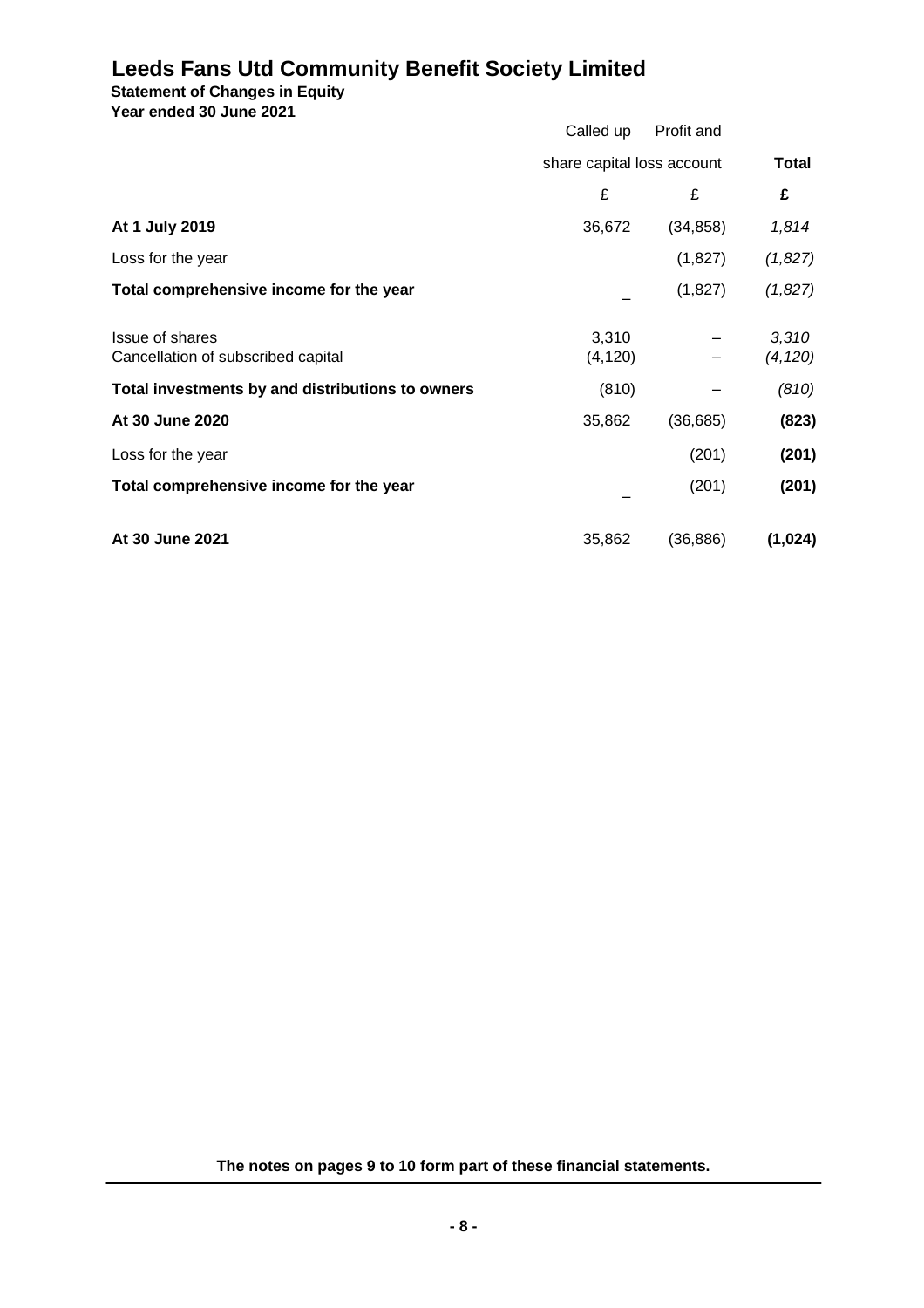### **Notes to the Financial Statements**

#### **Year ended 30 June 2021**

#### **1. General information**

The society is registered under the Co-operative and Community Benefit Societies Act 2014. The address of the registered office is 14 Grove Road, Sheffield, South Yorkshire, S7 2GZ.

#### **2. Statement of compliance**

These financial statements have been prepared in compliance with Section 1A of FRS 102, 'The Financial Reporting Standard applicable in the UK and the Republic of Ireland'.

### **3. Accounting policies Basis of preparation**

The financial statements have been prepared on the historical cost basis, as modified by the revaluation of certain financial assets and liabilities and investment properties measured at fair value through profit or loss.

The financial statements are prepared in sterling, which is the functional currency of the entity.

#### **4. Creditors: amounts falling due within one year**

|                 | 2021<br>£ | 2020<br>£ |
|-----------------|-----------|-----------|
| Trade creditors | 3,625     | 3,624     |
| Other creditors | 720       | 720       |
|                 | 4,345     | 4,344     |

#### **5. Called uo share capital issued, called up and fully paid**

|                                    | 2021   |        | 2020   |        |
|------------------------------------|--------|--------|--------|--------|
|                                    | No.    | £      | No.    | £      |
| Ordinary shares of £1 each         | 1.646  | 1.646  | 1.700  | 1,700  |
| Community shares shares of £1 each | 29,616 | 29.616 | 30,852 | 30,852 |
| Cancelled shares shares of £1 each | 4,600  | 4.600  | 3.310  | 3,310  |
|                                    | 35,862 | 35,862 | 35,862 | 35,862 |

Upon a member acquiring a share in the society, they receive one Ordinary share of £1 and the remainder of the proceeds, up to the cap of 10%, are invested in Community shares of £1 each.

### **6. Contingencies**

Upon the required stake in Leeds United Football Club not being achieved, an amount of £283,036, being the total members funds less the amount withdrawn to meet the day to day running costs, will be repayable to the members. At the balance sheet date this amount is held in a designated client account on behalf of the members.

On 21st December 2018 Leeds United Football Club and Leeds Fans Utd announced that they had reached agreement on Heads of Terms to purchase a stake in the football club and introduce investment to the club.